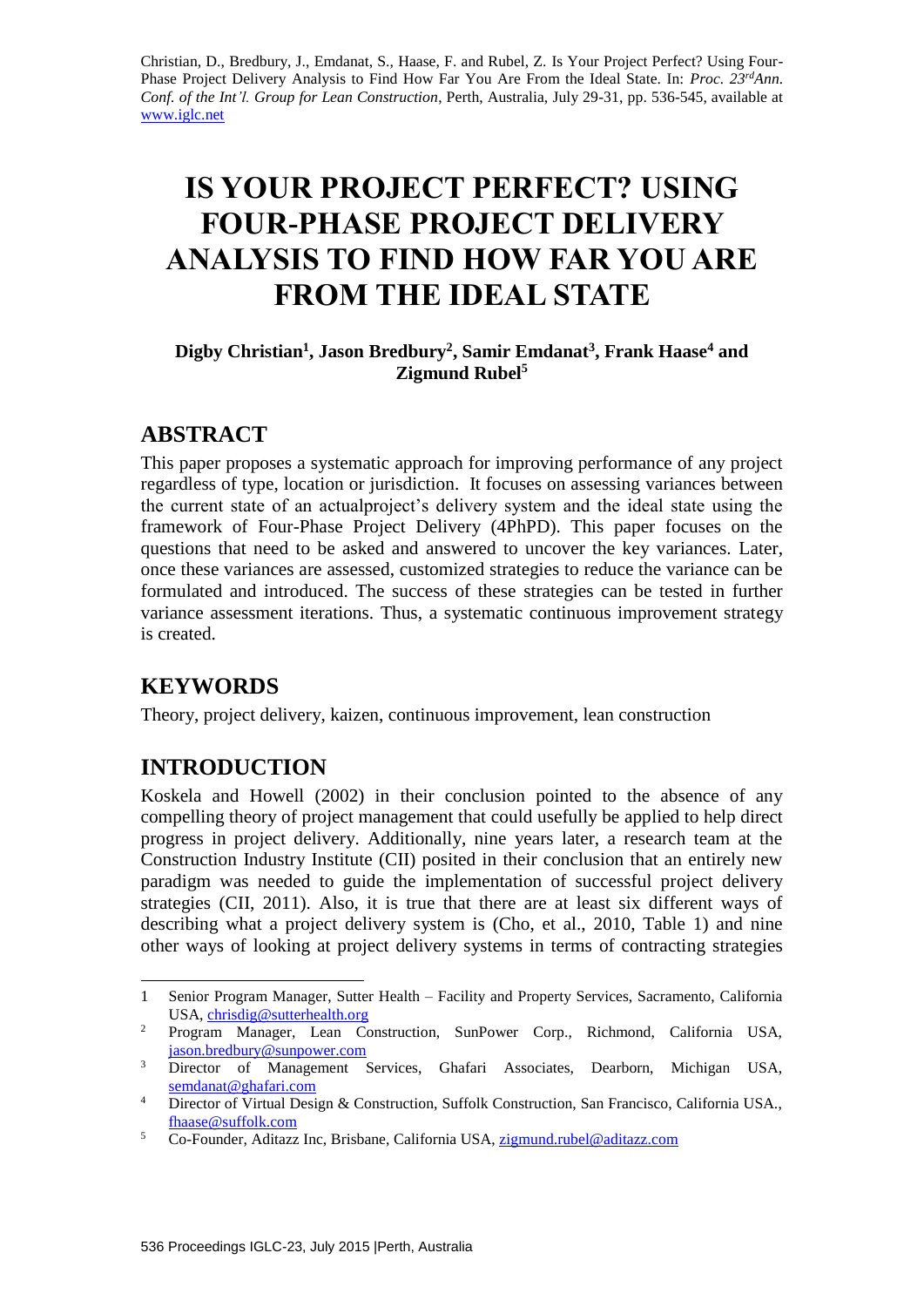(Cho, et al., 2010, Table 2). However, the majority of these suffer from either being so general as to be difficult to build upon with pragmatic strategies or are so specific, they do not have broad applicability across project types.

Four-Phase Project Delivery (4PhPD) is a recent conceptual model (Christian, et al., 2014) that can be used to fill the theoretical void identified by Koskela and Howell (2002) and the CII (2011). Due to its broad applicability this model does not suffer from the shortcomings of the project delivery systems identified by Cho, et al. (2010). 4PhPD is summarized in Figure 1, below:



Phase 2: Representation: Has to be analyzable against the Value Definition:

Phase 4: Value Capture. The Realized assets are activated to address the Human Concern.

Boundary of Realization: Point at which quantity & rate of resource consumption accelerates by greatest margin.

#### *Figure 1*

CII (2011) called for a new paradigm that would have Management by Means as one of its pillars. Management by Means emphasizes the abandonment of tight outcomesbased controls that react to deviations from the plan, and replaces them with a focus on the improvement of project processes, to reduce the chance that the project creates such deviations. The analysis proposed in this paper is essentially a Management by Means approach applied to the entire process involved in project delivery from inception to completion. The proposed process is also strongly allied with the fundamental lean concept of *kaizen* wherein "each incremental step in the continuous improvement process moves the process closer to the ideal state" (Stewart, 2011, pp.51). 4PhPD lends itself to this form of analysis as it explicitly describes the ideal state for each of its key phases. Within the process proposed in this paper, an ideal state is established and the distance of the current state from the ideal state is assessed.

### **SYSTEMATIC PROJECT DELIVERY IMPROVEMENT**

4PhPD proposes the use of the lean concepts of ideal, current and future states to drive the improvement of any project delivery method. 4PhPD contains a definition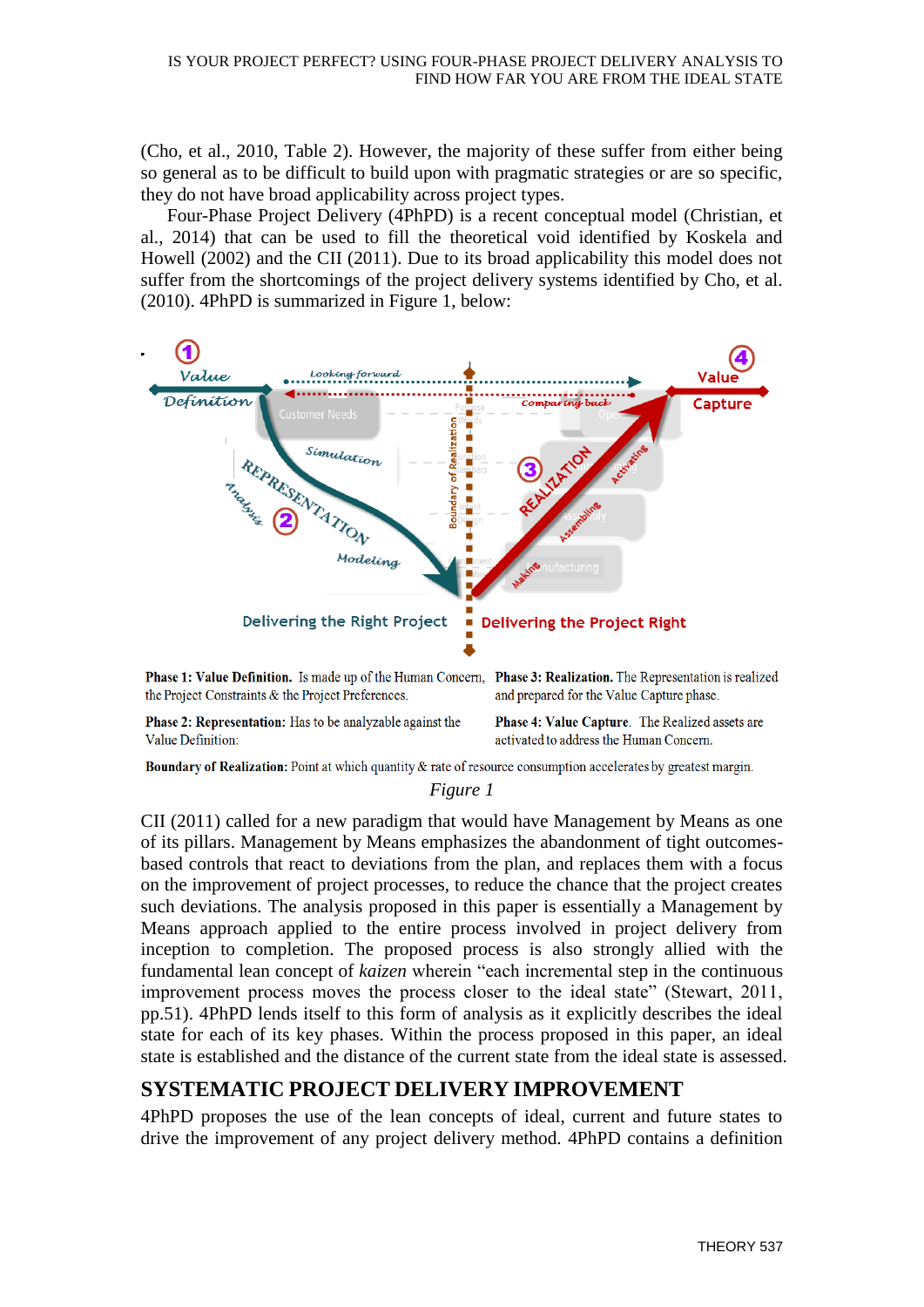of the ideal state and proposes that an assessment be carried out to arrive at the current state. Thus, by comparing the two states, a future state can be proposed that moves the current state toward the ideal state.

- The overall methodology for systematic project delivery improvement is:
- Describe the ideal state
- Identify the current state and assess its variance from the ideal state
- Describe a desired future state where the variance is reduced
- Identify a variance reduction strategy to get to the future state
- Implement the variance reduction strategy
- Repeat steps 2 through 5 as needed to optimally align value definition and value capture

Steps 1 and 2 are the subject of this paper. Note that the assessment does not derive numerical metrics as it is the effort to assess the variance of the current state from the ideal state that is important. There is no creation of some notionally objective number to represent the project's "idealness". Instead, guidance questions are provided that are worded so that all answers can be qualitatively assessed the same way. The more often something is true or is happening, or the greater the extent to which it is true or is happening the closer it is to the ideal state, and vice versa.

Steps 3 through 6 are implemented by project teams in their quest for improved outcomes. Since these steps will be very much customized for each project's individual needs and priorities, they are not the subject of this paper.

# **FOUR-PHASE PROJECT DELIVERY ANALYSIS**

A project's delivery method is broken down into the four phases of 4PhPD and each phase is analyzed as follows:

### **VALUE DEFINITION PHASE**

#### **The Ideal State**

"In perfect value definition every stakeholder is properly identified and consulted, and each describes their value needs from the project with perfect clarity" (Christian, et al., 2014). In other words, in the ideal state the project team not only understands exactly who the project stakeholders are, but also understands why the stakeholders need the project. Also in the ideal state the team can articulate clearly the stakeholder constraints, and they can predict with complete certainty how the stakeholders will evaluate various possible solutions to the human concern.

#### **Assessing the Current State**

Strategies for assessing various projects against this ideal state are explored in what follows. The strategies include analyses of a team's understanding of the four key areas of the value definition phase, namely, the project stakeholders, their human concern, their constraints, and their preferences.

#### **Area 1: Project Stakeholders**

Project Stakeholders are those whose interests are affected by the project, or those that have influence over the objectives and outcomes of the project. By identifying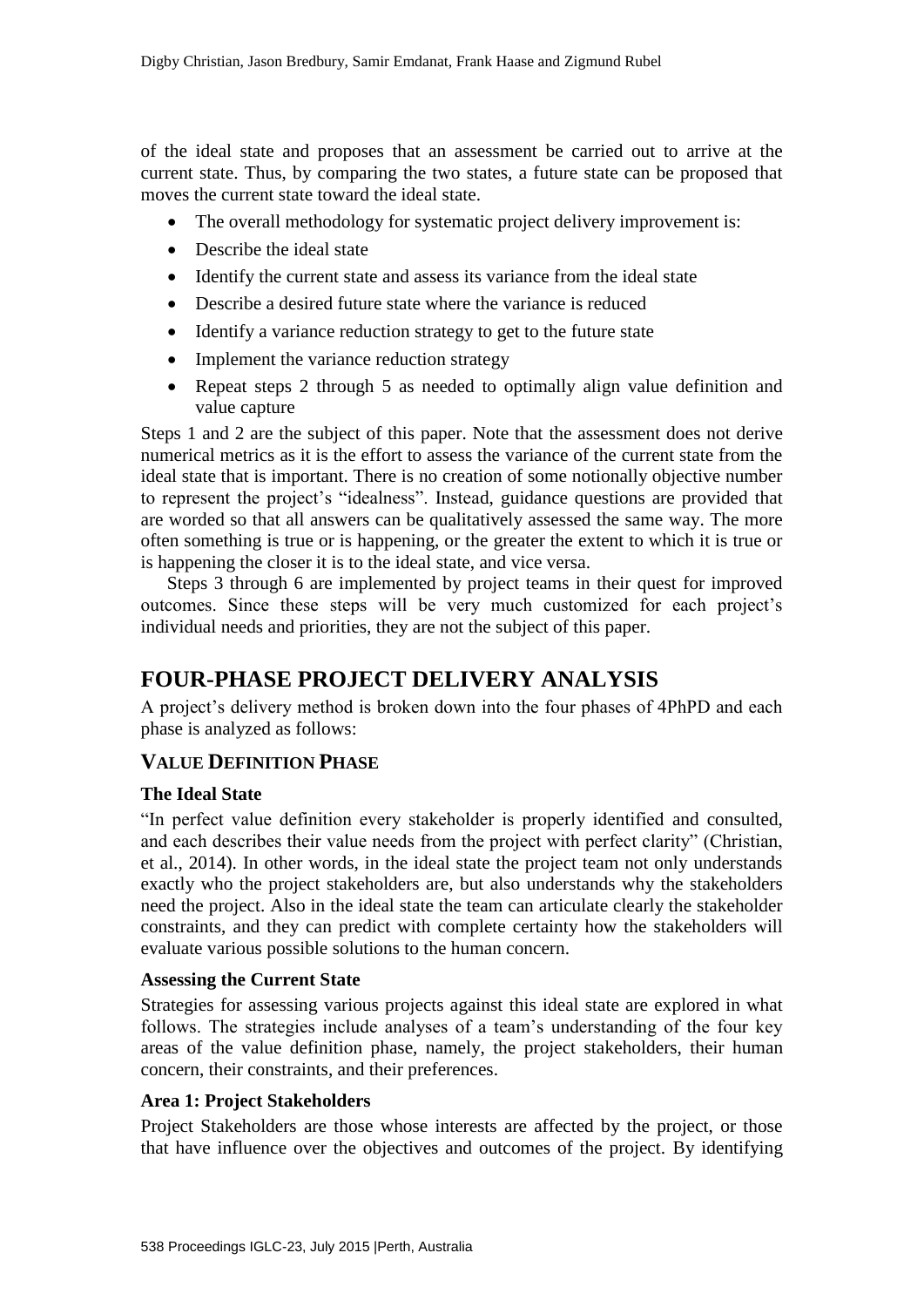and engaging project stakeholders early, the project team would have the opportunity to understand the stakeholders' interests, their constraints, and their preferences. This understanding by the team would guide decision-making as solutions are explored and evaluated in order to find those that satisfy the human concern.

There are at least three main considerations when comparing the current state of stakeholder identification against the ideal state.

- 1. To what extent are clear criteria used to identify who the stakeholders are, and which of them would and would not be directly involved in defining the human concern?
- 2. To what extent is the impact of missing stakeholders in the value definition phase assessed and accounted for?
- 3. To what extent has the above information been documented, transmitted to and absorbed by the project team?

#### **Area 2: The Human Concern**

Projects exist to meet the needs of their stakeholders, and thus it can be argued that project teams who place emphasis on understanding the human concern are more likely to produce solutions that closely align with the project stakeholders' needs. Teams can consider developing metrics to define the human need and enable tracking and ranking of various options.

#### **Areas 3& 4: The Stakeholders' Constraints and Preferences**

Constraints are those non-negotiable needs of project stakeholders that must be part of the project team's solution to satisfy the human concern. Preferences, on the other hand, establish the criteria against which acceptable possible solutions can be ranked so that those most preferred are selected. Defining preferences using measurable values will help to rank and track preferences.

It is important to note that since projects are dynamic systems, the team's understanding of constraints and preferences will evolve during the course of the project. On some projects an attribute can start as a preference and later become a constraint and vice versa. The salient points to capture are: how well the team members agree on what constitutes a preference; what constitutes a constraint; and to what extent the team remains aligned with stakeholders as changes occur when the team evaluates alternatives, makes decisions, and makes trade-offs.

For the analysis there are at least four main considerations when comparing the current state to the ideal state with regards to the team's understanding of the human concern, project constraints, and project preferences:

- 1. To what extent do the stakeholders meet and mutually agree on the human concern, project constraints, and preferences, as opposed to meeting in a more fragmented fashion with the definition being an accumulation of potentially contradictory or incomplete definitions?
- 2. If efforts to attempt mutual agreement are made, how rigorous, reliable, and documented are those efforts?
- 3. To what extent are the aspects of the definition of the human concern, project constraints, and preferences specified in a way that could be quantified and measured?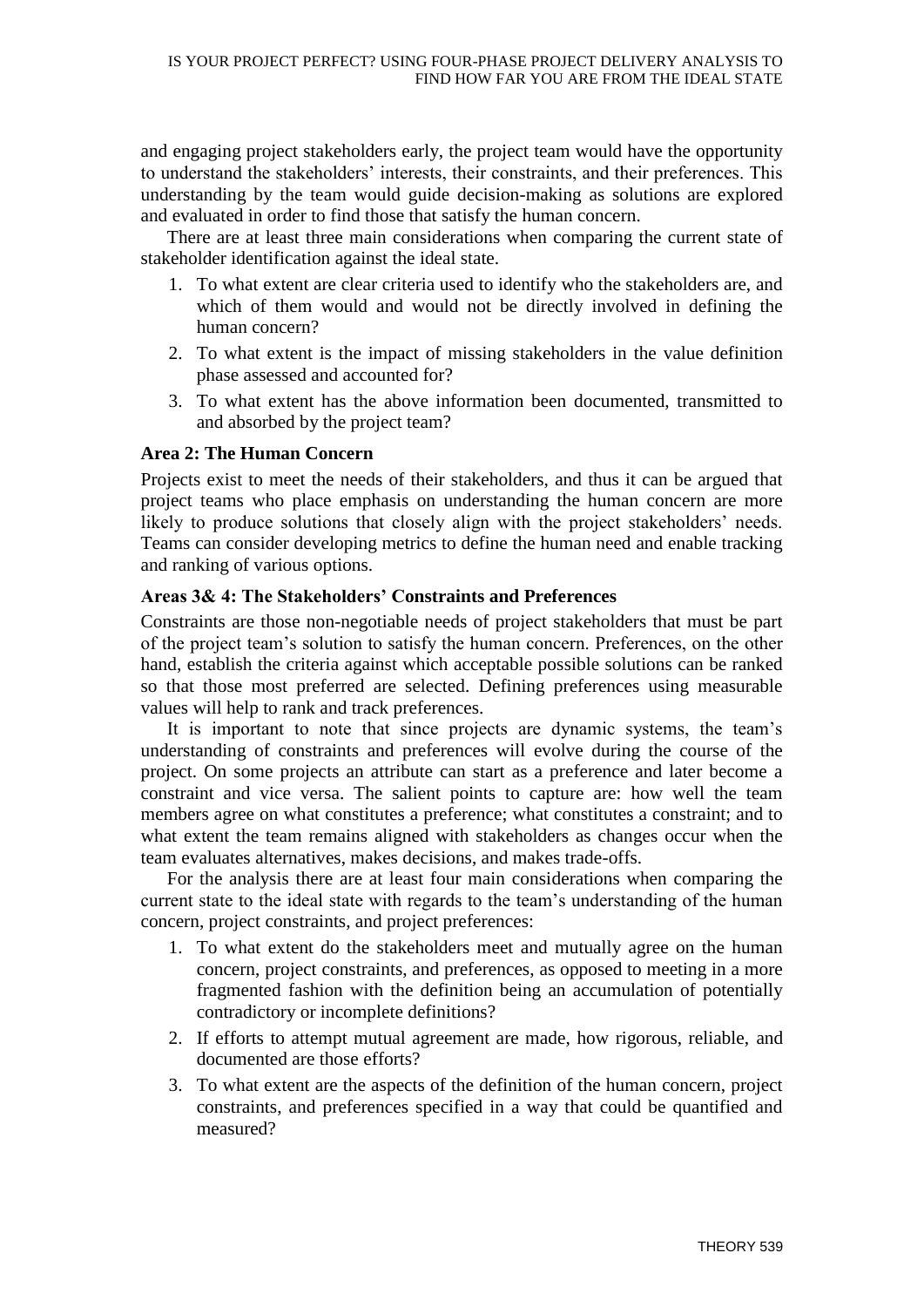4. To what extent has the above information been documented, transmitted to, and absorbed by the project team?

Without an explicit and clear understanding of the human concern and the stakeholders' constraints and preferences, project teams will find it more difficult to evaluate solutions, and will likely expend considerable effort in repeatedly engaging the stakeholders to validate their proposed solutions' fit against the human concern and the implicit preferences and constraints. More critically, if the evaluation criteria are kept implicit, the opportunities for optimization reduce, and there would be an increasing need to develop and present complete singular solutions versus solution spaces. The need to develop complete singular solutions contributes to overproduction and increased rework when those singular solutions are found to be unsatisfactory by the stakeholders.

#### **REPRESENTATION PHASE**

#### **The Ideal State**

"During this phase solutions are represented perfectly and analyzed perfectly to verify with no chance of error that they meet the human concern, can be executed within the project constraints, and are compared against the project preferences to see which solution meets them most completely." (Christian, et al., 2014). Put another way, the ideal state of representation provides a foolproof way of predicting the future such that it is known with certainty during that phase that, once realized, the represented asset would yield precisely the desired value.

#### **Assessing the Current State**

Representation assessment is a combination of looking backward to the performance criteria of value definition (e.g. operational productivity, energy use) and project constraints (e.g. budget) and preferences (e.g. schedule – earlier is better) and looking forward to the realization phase (e.g. dimensional code compliance, constructability).

In the ideal state, representations are always as detailed as the later reality. The more detailed the representation the better since such detail inherently makes the representation more comprehensively and reliably analyzable backwards against the value definition and forwards against realization.

Assessment of the current state breaks down in to four primary areas of analysis. Three of these areas look backward at the value definition to evaluate the representation against the project constraints, project preferences, and human concern, and one looks forward to the realization phase, which evaluates the representation against constructability. Included in each of these four areas is an assessment of how well the team responded to the discovered variances from the ideal state.

#### **Area 1: Analysis of the Representation against the Project Constraints.**

There are at least six primary considerations:

- 1. To what extent is the project team aware of, agreed on, and reactive to the project constraints?
- 2. To what extent does the project team use the constraints to select viable solutions?
- 3. What is the level of detail of the representation of the physical scope?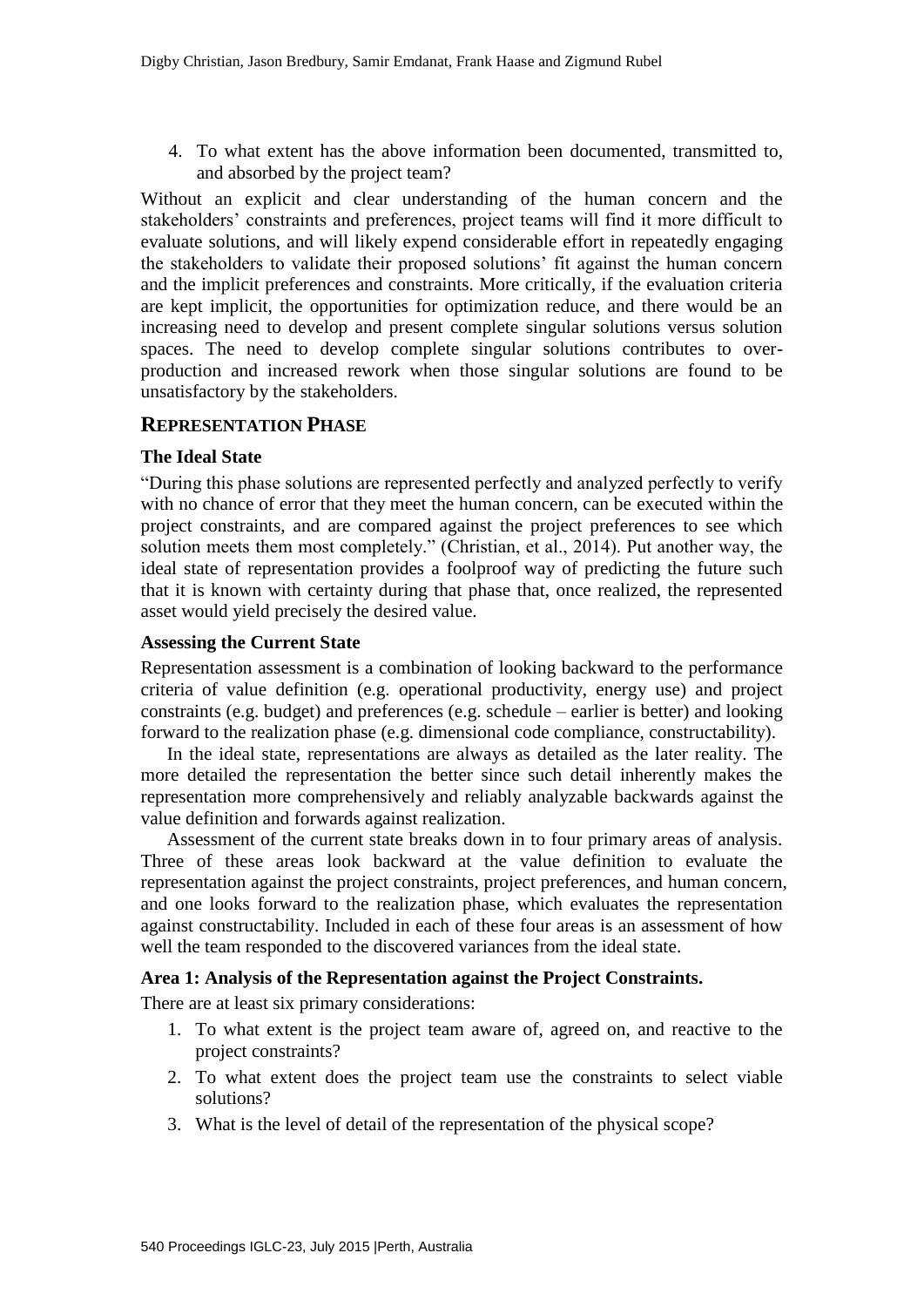- 4. What is the level of detail for any non-scope representation (e.g. line item budget, project schedule) that is used in the analysis against constraints?
- 5. How well connected to the scope representation is the non-scope representation? (e.g. is a detailed budget automatically changed every time a highly detailed representation is altered?)
- 6. How often are the representations analysed for conformance with the project constraints?

#### **Area 2: Analysis of the Representation against the Project Preferences**

There are at least five key considerations:

- 1. To what extent is the project team aware of, agreed on, and reactive to the project preferences?
- 2. To what extent does the team use the preferences to choose between solutions that satisfy the constraints?
- 3. How rigorous and reliable are the methodologies that analyzed the solutions against the preferences?
- 4. To what extent is the decision-making process that selected between solutions well documented, rigorous, and reliable?
- 5. How often are the representations analysed for conformance with the preferences?

#### **Area 3: Analysis of the Representation against the Human Concern**

There are at least four key considerations:

- 1. To what extent is the project team aware of, agreed on, and reactive to the human concern?
- 2. How rigorous and reliable are the methodologies that analysed the solutions against the human concern?
- 3. How often are the representations analysed for conformance with the human concern?
- 4. To what extent is a proxy human concern, whose satisfaction the project team has control over, used in place of the actual human concern, a criterion over which the project team has little or no control. For example, is "latest available medical technology" being substituted for "recruiting nationally recognized medical staff"?

#### **Response to Variances**

In the case of each of the three areas above, the way the team responds to variances should also be assessed. The following two questions can be asked:

- 1. How rapidly and completely does the project team respond to poor performance against the human concern, and against the project preferences, and to breaches of the project constraints?
- 2. How insignificant are the levels of rework associated with unsatisfactory levels of performance against the human concern, the project preferences, or with breaches of the project constraints?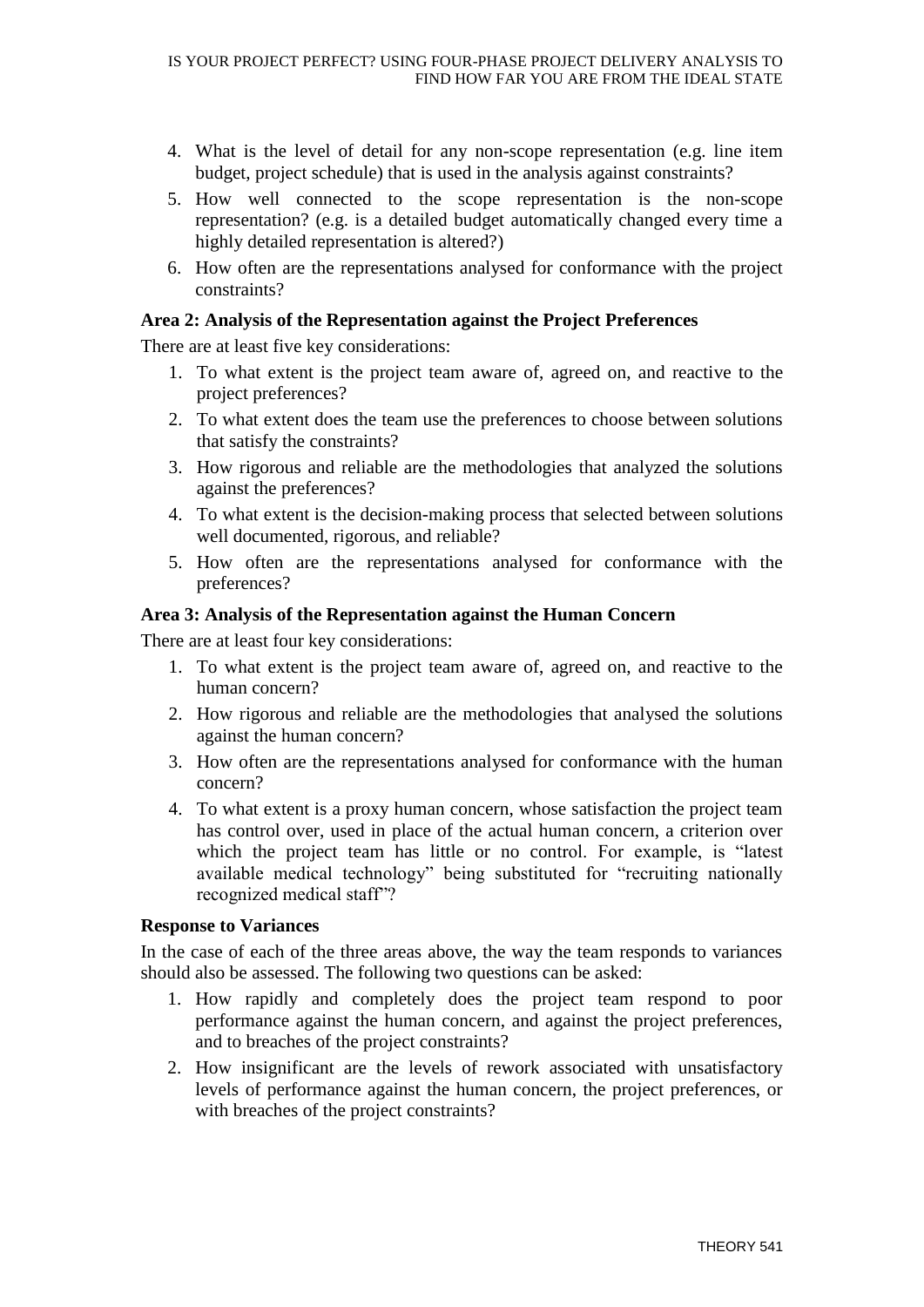#### **Area 4: Analysis of the Constructability of the Representation.**

There are at least six main considerations:

- 1. To what extent are rigorous and reliable systems and methods used to ensure what is represented is constructible?
- 2. What is the representation's level of detail when this analysis is performed?
- 3. How frequent are the iterations of the constructability analysis?
- 4. To what extent is this analysis undertaken by the people who would be responsible for project execution during the realization phase?
- 5. What level of detail does the representation reach just prior to transition through the boundary of realization into the realization phase?
- 6. How often are the representations analysed for constructability?

#### **Response to Variances**

As with the preceding three areas there are two key considerations:

- 1. How rapidly and completely does the project team respond to constructability issues?
- 2. To what extent have the levels of rework caused by constructability issues been minimized?

### **REALIZATION PHASE**

#### **Ideal State**

"During this phase the selected solution is perfectly realized. It precisely aligns with the solution as represented in the representation phase. The solution is then activated so that it is fully ready for the value capture phase." (Christian, et al., 2014). In the ideal state, the realization phase has zero risk of failure because the representation was perfect and was analyzed to confirm with certainty that the value defined was intact and that the constructability was flawless.

#### **Assessing the Current State**

Realization can be split into two parts: First, the process of moving across the boundary of realization, and second, transforming representations of the project into tangible assets (see Fig. 1).

#### **Area 1: Moving Elementsacross the Boundary of Realization**

#### **The Analysis**

When moving project elements in the representation across the boundary of realization, the focus of the analysis is on the project team's recognition of the boundary's importance, and their actions in relation to this recognition. There are at least four main considerations here:

- 1. To what extent is the boundary of realization of each project element identified in the project's plan of work for each element?
- 2. To what extent has the project team identified for each project element the constraints and/or prerequisites that would allow movement across the boundary of realization with zero risk of rework?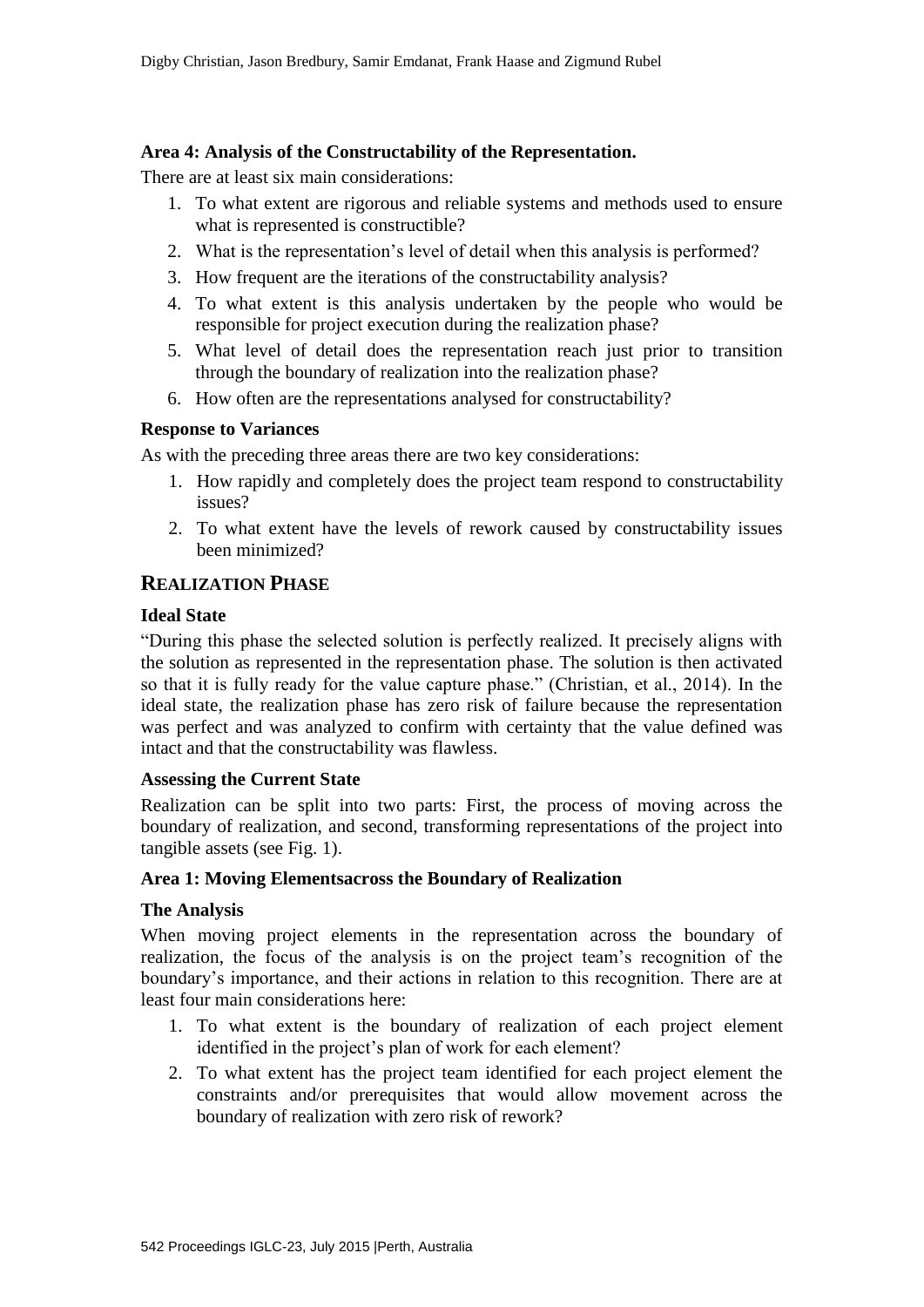- 3. To what extent has the project team successfully avoided rework by fulfilling the prerequisites, and removing the constraints identified in question 2, above?
- 4. Consider the sequence in which a project element moves across the boundary in relation to other preceding and succeeding project elements. To what extent has the team set up the sequence in a way that minimizes the overall risk of rework to represented and realized elements?

#### **Area 2: Variances between Representation and Realization**

#### **The Analysis**

There are at least four considerations here:

- 1. To what extent are rigorous and reliable methods used to identify variances between a realized element and a represented element?
- 2. How well understood by the project team are the root causes of the variances?
- 3. How rigorous and reliable are the methods which assess the impact of such variances on the value of the project as defined in the value definition?
- 4. How often is the realized aspect (be it scope, schedule, cost, or something else) compared to the representation?

It is important to note that the above considerations are not only applicable to the physical scope. The considerations are equally applicable to the represented construction work plan as compared to the actual realized construction sequence, or to the represented estimated cost of an element as compared to its actual realized cost.

#### **Response to Variances**

There are at least three key considerations here:

- 1. To what extent have the levels of rework in representation and in realization associated with such variances been minimized?
- 2. When a variance is discovered, how likely is it that an assessment of its impact on the value definition will be undertaken? And how thorough and reliable is that assessment?
- 3. Consider when the response to a variance is to change the representation rather than the realization. How rigorously was the impact of that change to the representation on the other unrealized project elements assessed?

### **VALUE CAPTURE PHASE**

#### **Ideal State**

"During this phase the physical assets that were created and activated during the realization phase are used to address the human concern" (Christian, et al., 2014). In the ideal state, the value captured at the end of a project when the assets are put into operation aligns perfectly with the value defined at the start of the project.

#### **Assessing the Current State**

There are two main assessment questions for each of the three areas of constraints, preferences and human concern. These are:

1. How many of the quantified criteria defined in the value definition phase has the team been able to measure during the value capture phase?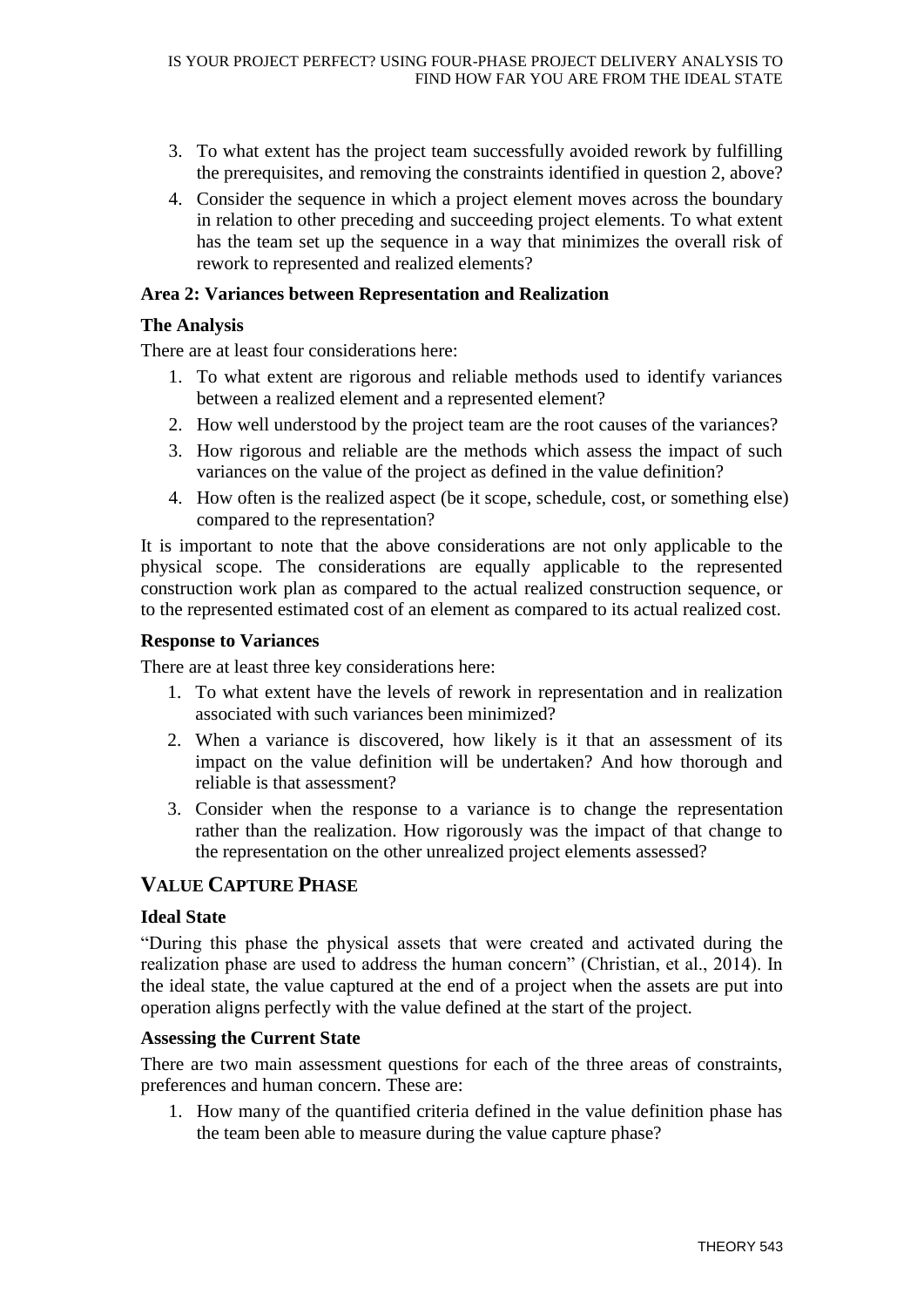2. How many of the non-quantified items has the team captured in a measurable way to inform future projects?

The assessment of the value captured covers the three areas of the value definition, namely the project constraints, the project preferences, and the human concern.

#### **Area 1: Analysis of the Value Captured Against the Project Constraints**

Beyond the two noted above, there are at least four key considerations here:

- 1. To what extent have the project constraints been complied with and, where they have been violated, how quickly were such violations discovered?
- 2. If constraints have been violated, how well has the team rationalized their decision to accept the solutions that do not meet the constraints?
- 3. To what extent have the impacts of any such violations been mitigated? For example, if the budget has been exceeded were any values tied to the human concern compromised?
- 4. To what extent have the impacts of the violations to any of the stakeholders been mitigated? For example, if the budget has been exceeded have measures been taken to minimize the impact on any other planned future projects?

The assessment of the impact of such violations to project constraints can be used to learn much about how important each project constraint actually was so that it can be emphasized more or emphasized less on the next project.

#### **Area 2: Analysis of the Value Captured Against the Project Preferences**

Beyond the two noted above under 'Assessing the Current State', there are at least three other key considerations:

- 1. To what extent were the project preferences satisfied?
- 2. To what extent did this level of satisfaction align with what had been predicted during representation?
- 3. To what extent are the stakeholders satisfied with project performance against the preferences?

#### **Area 3: Analysis of the Value Captured Against the Human Concern**

There is one key area to address, but it is perhaps the most important question to ask and assess on any completed project:

1. To what extent was the human concern addressed?

There are two additional questions for when a proxy human concern has substituted the actual human concern:

- 2. To what extent was the primary comparison against a proxy human concern?
- 3. How well did performance against the proxy human concern predict performance against the actual human concern?

In regards to this third question: if predictive performance is poor, then the key learning is to establish why it was poor, and what can be done better next time to create a proxy human concern that better predicts performance against the actual human concern.